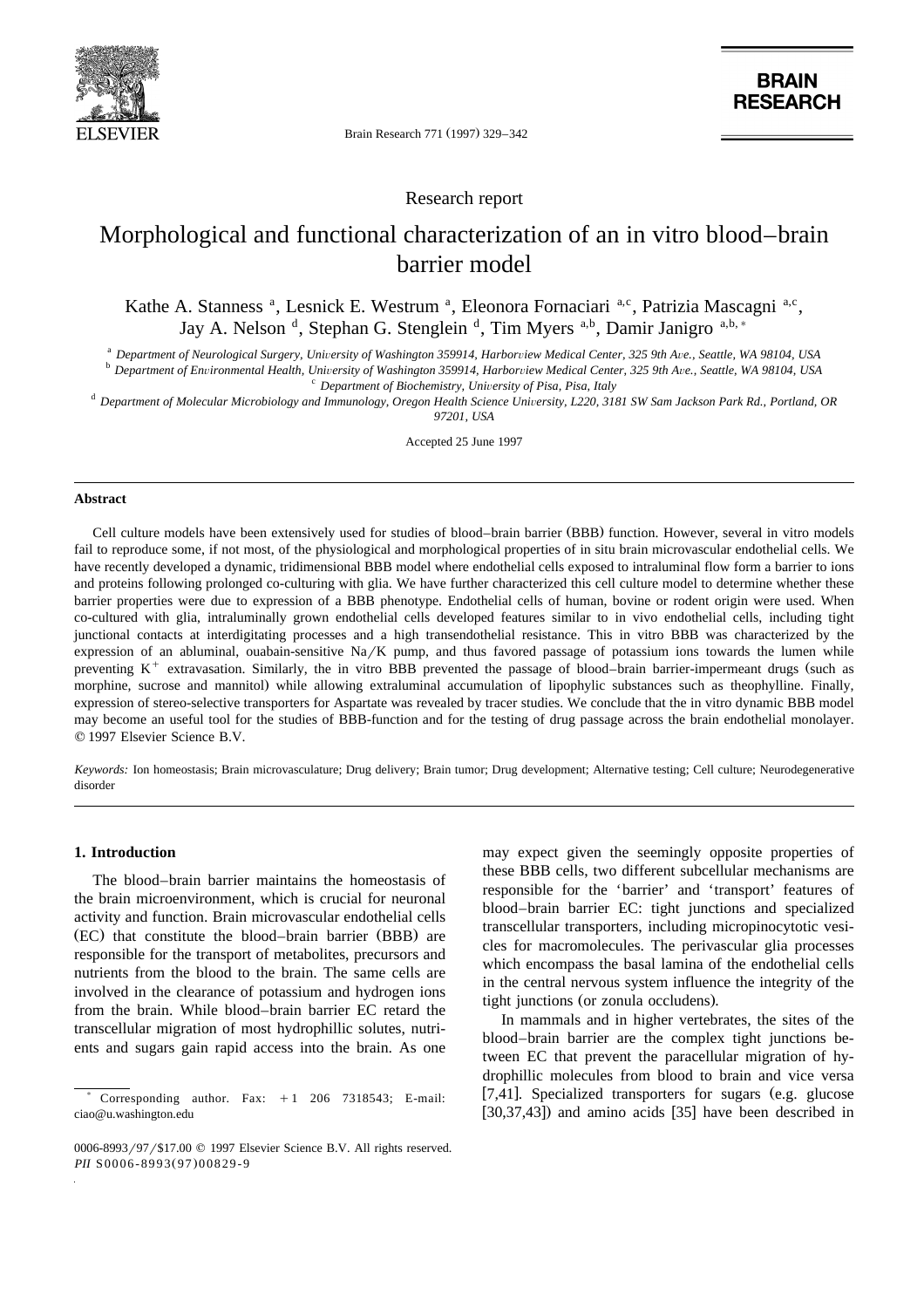blood–brain barrier EC and account for the transendothelial permeability of otherwise membrane-impermeant substances.

An often neglected aspect of the blood–brain barrier relates to its capacity to act simultaneously as a barrier and as a transporter for an ion or molecule. For example, the BBB is virtually impermeant to intraluminal potassium  $(K_{\text{plasma}}, [48])$ . However, brain (i.e. abluminal) potassium is transported to the blood by a specialized and topographically segregated  $\text{Na}/\text{K}-\text{ATPase}$  [4,51]. Thus, by combining the tight junction-mediated 'tightness' of the BBB with an asymmetric transporter,  $K_{CSF}$  remains constant in spite of  $K_{plasma}$  variations or parenchymal [K] increases resulting from neuronal activity.

Most of these specialized properties (tight junctions, micropinocytotic vesicles, transporters, ion homeostasis mechanisms) are bestowed on endothelial cells by the brain tissue  $[14,16,22,42,47]$ . Peripheral capillaries that vascularize brain tissue acquire blood–brain barrier properties [47]. Several investigators have reported that BBBspecific properties are induced in EC by neighboring astrocytes (e.g.  $[16,22]$ ). Consistent with this finding, isolated blood–brain barrier EC loose their properties after culturing in vitro.

The morphological and physiological properties of the mammalian blood–brain barrier (BBB) have been characterized in detail over the years  $[6,8,22,23,37,42]$ . Due to the importance of the BBB in the understanding of central nervous system (CNS) physiology and owing to the theoretical and practical limitations of pharmacokinetic studies in vivo, it is not surprising that several attempts have been made to reproduce BBB properties in cultured cells  $[16, 17, 24, 25, 39, 44, 45, 49, 50]$ . Owing to the topographic obstacles associated with the direct investigation of brain microvessels in vivo, the structure and physiological properties of the BBB have been extensively studied in isolated microvessels and in primary cultures of brain microvascular endothelial cells  $[13,18,22,23,29,49]$ . Based on our understanding of endothelial cells in situ, an in vitro model has to reproduce all of the following properties: (1) expression of tight junctions between endothelial cells and relative lack of pinocytotic vesicles, (2) selective (and asymmetric) permeability to physiological ions, and (3) expression of blood–brain barrier-specific transporters. In addition, it is sometimes useful to immunohistochemically localize BBB markers in EC.

Advances in molecular neurobiology are bringing closer to understanding the etiology of chronic and acute degenerative brain disorders. A predictable result of the increased knowledge and awareness of CNS dysfunction mechanisms is the development of pharmaceutical strategies to treat a wide spectrum of neurological disorders, such as stroke, brain tumors, substance abuse and dementia. An equally foreseeable scenario resulting from the rapid pace of modern neuroscience is that most of the promising therapeutic approaches will fail the clinical challenge since most of the drugs acting on the CNS are effectively excluded by the blood–brain barrier. At least two approaches have been used to overcome this predicament: the development of strategies aimed at the opening of the BBB [34] or the design of substances suitable for targeted CNS delivery  $[5,27,38]$ . It is thus not surprising that several attempts have been made towards the development of an in vitro (or theoretical  $[45]$ ) model of the BBB  $[2,17,27,38,44]$ .

We have recently developed a new in vitro model of the BBB characterized by a tridimensional, pronectin-coated hollow fiber structure that enables co-culturing of EC with glia  $[21,46]$ . Endothelial cells in vivo are continuously exposed to shear stress generated by the flow of blood across their apical surfaces. In the hollow fiber apparatus, EC are seeded intraluminally and are exposed to flow. Under these conditions, these endothelial cells develop a morphology that closely resembles the endothelial phenotype in situ [36], demonstrating that endothelial cells grown with flow develop greater differentiation than after conventional culture. More recently, we reported the induction of BBB properties in endothelial cells grown in hollow fibers in the presence of extraluminally seeded glia; this induction of a BBB-specific phenotype included low permeability to intraluminal potassium, negligible extravasation of proteins, and the expression of a glucose transporter. In addition, culturing of EC with glia affected the overall morphology of the cells and induced the expression of BBB-specific ion channels  $[20,21,46]$ .

We designed the experiments reported herein to further test the BBB nature of endothelial cells cultured with glia in hollow fibers. In particular, we wanted to answer the following questions.  $(1)$  Does the in vitro blood–brain barrier express interendothelial tight junctions; is this in vitro BBB characterized by a high transendothelial resistance? (2) Are asymmetric, ouabain-sensitive potassium transporters expressed in these cultured endothelial cells? (3) Can this in vitro model be used for pharmacological testing of the BBB permeability properties of novel drugs? Finally, we have extended our original experiments performed with bovine aortic EC and rat glioma cells by using a variety of different tissue sources, including human microvascular endothelial cells and cultures of human astrocytes.

## **2. Materials and methods**

# *2.1. Cell sources*

Rat brain microvascular endothelial cells (RBMEC) were isolated as previously described [18]. RBMEC were cultured in medium containing: DMEM with  $1 \frac{g}{l}$  glucose (BioWhittaker), 15% plasma derived equine serum (Atlanta biologicals), 4% fetal bovine serum (HyClone), non-essential amino acids (BioWhittaker), L-glutamine 2 mM, MEM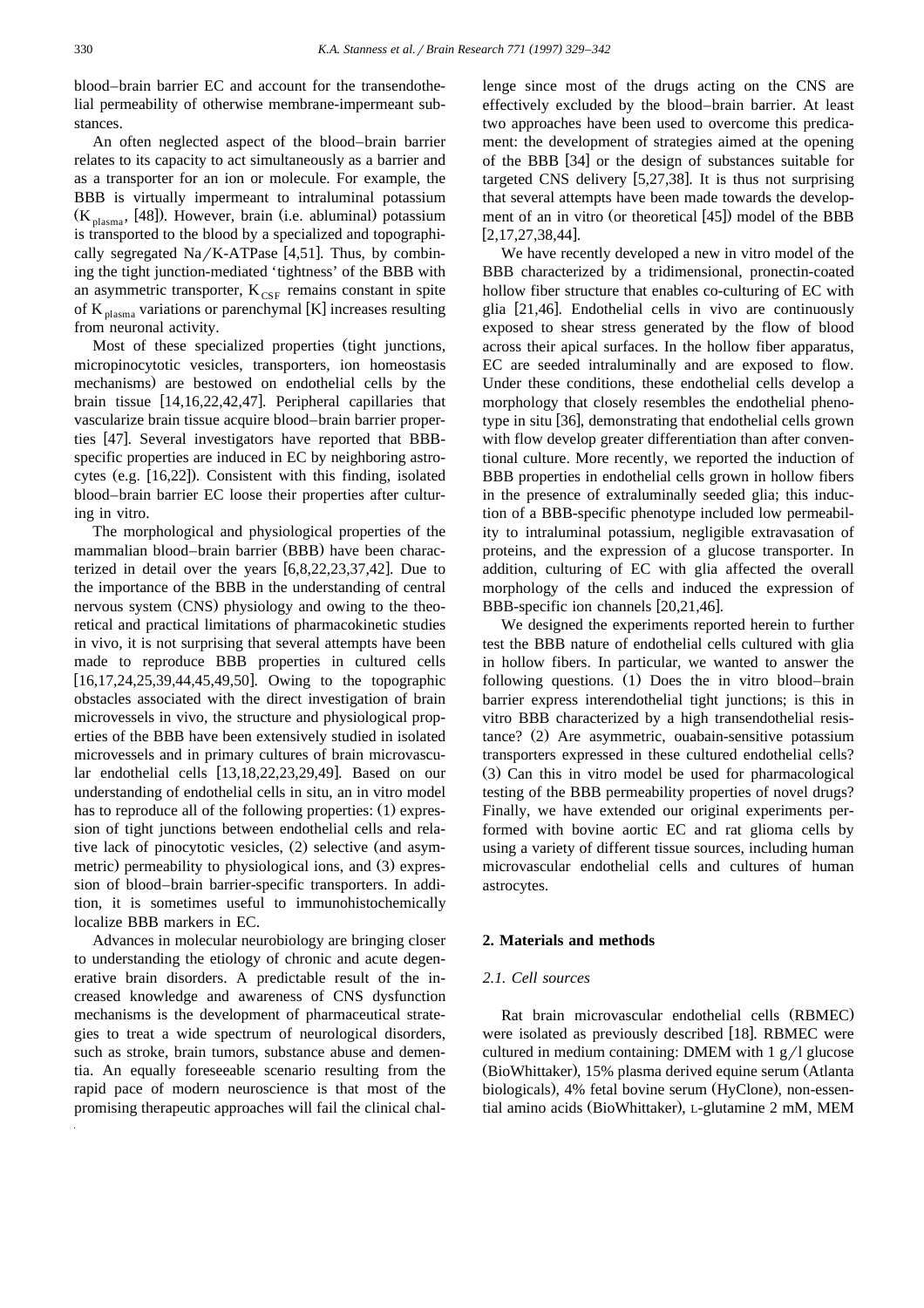essential vitamin mixture (BioWhittaker), Na pyruvate 1 mM (BioWhittaker), endothelial mitogen (ECGF) 10  $mg/100$  ml (Biomedical Technologies), heparin 5 mg/100 ml (Sigma) and PSF consisting of penicillin 100 U/ml, streptomycin 100  $\mu$ g/ml, and fungizone 0.25  $\mu$ g/ml (BioWhittaker).

Bovine aortic endothelial cells (BAEC) were obtained from Dr. H. Sage at the University of Washington and grown in the medium described below. C6 (a rat glial tumor line) was purchased from ATCC (Rockville, MD) and grown under the same conditions. Rat brain astrocytes  $(RBA)$  were isolated according to Refs. [19,33] with some modifications. Briefly, 21-day-old fetuses were removed from the uterus and the cortices were dissected out in cold Hanks' BSS without  $Ca^{2+}$  or Mg<sup>2+</sup>. After trituration the tissue was incubated for 15 min at  $37^{\circ}$ C in a Trypsin– Hanks' mixture containing trypsin  $(2.5 \text{ mg/ml})$ . After several centrifugation steps and a final trituration to break up all aggregates, the cells were filtered through a  $74-\mu m$ nitex mesh and plated in flasks coated with poly-D-lysine (200  $\mu$ g/flask). Cells were grown in DMEM + 10% FBS supplemented with 1.8  $g/l$  glucose, 2 mM glutamine, 10 mM HEPES, MEM essential vitamin mixture, non-essential amino acids 100 mM each, 1 mM Na pyruvate, and PSF. After 24 h, the flasks were placed on a rotary shaker for up to 5 h to release unattached cells and microglia which were decanted and fresh medium added. This procedure was repeated every 3 days until cells reached confluence  $(5-10 \text{ days})$ .

Human brain endothelial cells and human fetal astrocytes were isolated and cultured as described  $[31,33]$ . Mouse astrocytes were obtained from Dr. M. Pekny (University of Gothenburg, Sweden) and cultured as described  $[40]$ .

Endothelial cells were characterized by specific uptake of Ac-LDL (DiI-Ac-LDL). For immunocytochemical staining the cells were fixed in 4% paraformaldehyde for 1 h (at  $4^{\circ}$ C). After several washes the cells were placed in a blocking buffer containing 3% goat serum, 1.5–3% BSA, and 0.1% Triton in 0.1 M TBS, pH 7.4, for 1 h to prevent non-specific binding. Primary antibodies were diluted in the same buffer and allowed to react from 1 h to overnight. MRC OX-42 antibody (Bioproducts-Harlan) and glial fibrillary acidic protein (GFAP, Dako) were used to visualize microglia and astrocytes respectively. After several washes cells were placed in a fluorescent secondary antibody  $(anti-mouse IgG2a for OX-42 and anti-rabbit IgG for$  $GFAP$ ) for 1 to 3 h.

#### *2.2. Hollow fiber apparatus*

Cells were co-cultured using hollow fiber tubes (the 'capillary vessels') inside a sealed chamber (the 'extraluminal space') accessible by ports  $(CELLMAX^{\circ\circ})$ QUAD, Cellco, Germantown, MD; see Refs. [28,36,46]). The cartridge/hollow fiber culturing system consists of artificial capillaries made from polypropylene and coated with ProNectin<sup>™</sup> F (Protein Polymer Technologies) in a clear plastic chamber connected by gas permeable tubing to a source of growth medium allowing exchange of  $O<sub>2</sub>$ and  $CO<sub>2</sub>$ . A pulsatile pump forces medium through the lumen of the artificial capillaries allowing diffusion of nutrients out to the extraluminal space (ecs) through the  $0.5-\mu m$  trans-capillary pores at a controllable rate. Metabolic products are similarly removed from the cartridge. The entire apparatus resided in a water-jacketed incubator with 5%  $CO<sub>2</sub>$  and could be sterilely sampled by moving it inside a laminar flow hood.

EC were seeded intraluminally and allowed to establish themselves for 0 to 15 days before C6 or astrocytes were introduced into the ecs surrounding the capillaries. EC were grown to confluence in  $75$ -cm<sup>2</sup> flasks, removed with trypsin and resuspended in DMEM containing 1% FBS and PSF. Amounts seeded ranged from  $10\times10^6$  to  $20\times$  $10^6$  in two loadings. Flow rate was adjusted to 1 dyne/cm<sup>2</sup>.

# *2.3. Morphology*

## *2.3.1. Light microscopy*

For microscopic examination, cells were fixed by intracapillary perfusion with  $PBS + 4%$  paraformaldehyde, at room temperature. Capillaries were then dissected free from the cartridge plastic support and postfixed at  $4^{\circ}C$  for 24 h. Samples were subsequently cryoprotected and frozen on dry ice. Thin  $(20 \mu m)$  sections were cut on sliding microtome and processed for GFAP immunoreactivity as previously described [40].

## *2.3.2. Electron microscopy*

Capillary samples were fixed by intracapillary perfusion with 2% paraformaldehyde in a 0.1 M phosphate buffer  $(PB, pH = 7.2)$  solution. The preparations were then postfixed in the same solution in the cold for 2–7 days. Hand wafer samples  $(0.5 \text{ mm thick})$  were processed as follows: rinsed three times in 0.1 PB, post-fixed in  $1\%$  OsO<sub>4</sub> for 1 h, rinsed three times in PB, dehydrated through ascending grades of ethanolic alcohol solutions, infiltrated with propylene oxide and medcast resin. The samples were embedded in medcast resin and cured in a  $60^{\circ}$ C oven for 24–48 h. Semi-thin sections  $(1 \mu m)$  were cut in the transverse and longitudinal planes using glass knives. Ultra-thin sections (90 nm) using a diamond knife (Diatome) were made on selected blocks in both planes. Ultra-thin section were stained with uranyl acetate and lead, then viewed using a Philips 300 or 410 electron microscope.

Selected fields were photographed at instrumental magnifications of  $10000-30000\times$ . Photographic enlargements were made at  $2.5\times$  and the prints analyzed for substructural detail.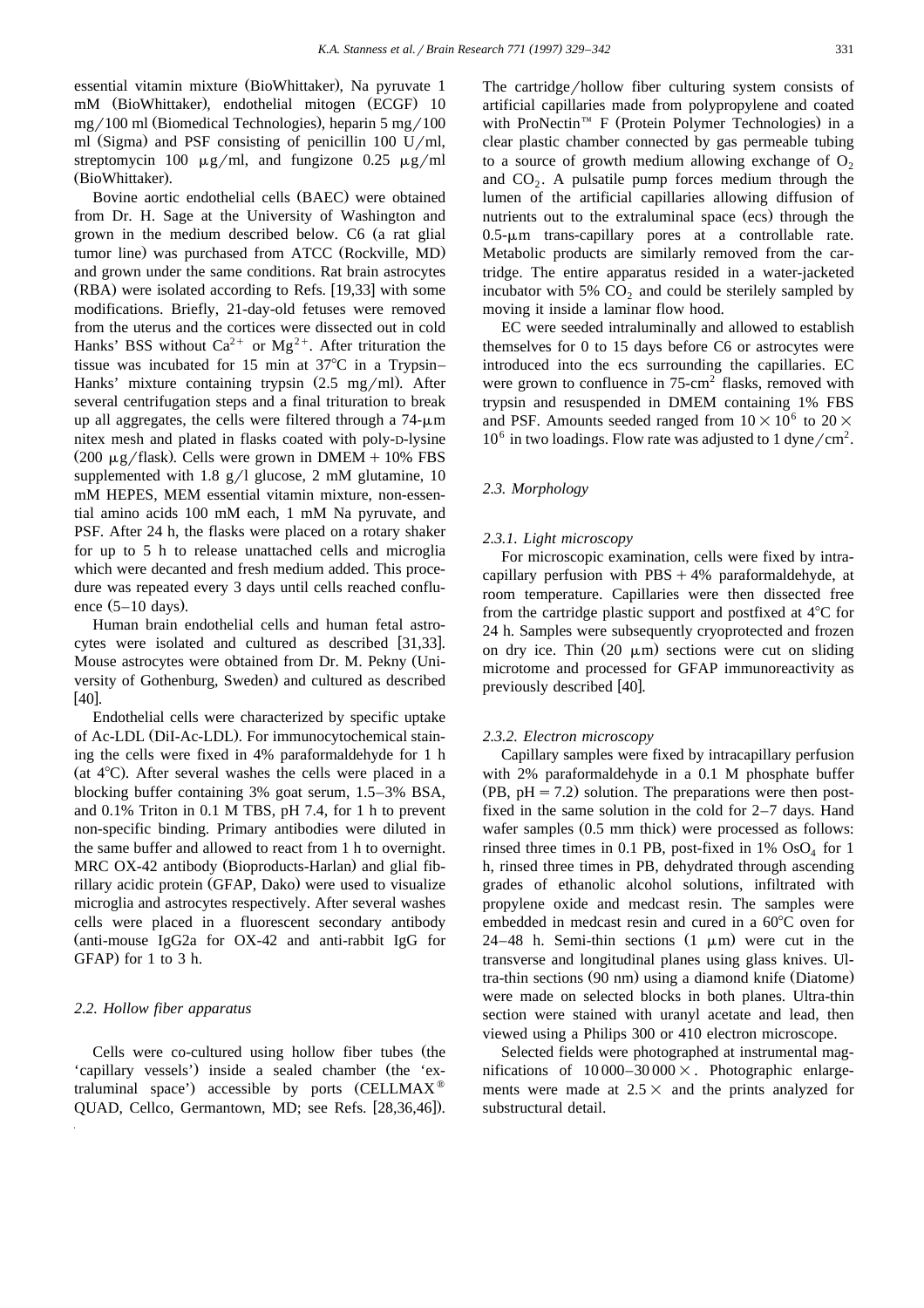# *2.4. Electrical resistance*

A significant hardware modification of the existing Cellco system was performed. A metal electrode was inserted in the extraluminal space and sealed to the downstream ports by dental cement. A second electrode was placed within the inflow path for intraluminal perfusion. Thus, the extraluminal electrode  $(V<sub>1</sub>)$  is electrically continuous with the ecs, while the luminal electrode  $(V_2)$  is immersed in the intraluminal portion of the dynamic in vitro-BBB (DIV-BBB) apparatus. The theoretical assumptions used for the development of the system to be used for trans-endothelial resistance measurements are similar to those described elsewhere [12]. Briefly, a voltage waveform is applied to  $V<sub>1</sub>$  and the corresponding voltage deflections are measured in  $V<sub>2</sub>$ . The parameters we measured are the capillary resistance to current flowing perpendicular to the capillary wall,  $R_m$  ( $\Omega/cm^2$ ). The electrical signals collected by  $V_2$ , as well as the analog output to  $V_1$  are delivered, acquired, timed, and analyzed by a  $DA/AD$ board interfaced to a PC.

## *2.5. Permeability measurements*

A known concentration of the drug under investigation was dissolved directly into the media bottle and perfused intraluminally at a rate of  $4 \text{ ml/min}$ . Samples were taken from the extracapillary space or the lumen as indicated in Fig. 2. Alternatively, a concentrated bolus of the drug was injected directly into the lumen and the diffusion into the

extracapillary space was monitored over time while maintaining a 4 ml/min intraluminal perfusion rate. After appropriate dilution factors were taken into account, no significant differences in the permeability values were obtained when using these different approaches. The analysis of the samples was performed by HPLC  $[52]$  (theophylline and 8-SPT) or by detection of radioactive tracers.

The permeability/surface product was calculated by graphical integration of the concentration of the drug in the lumen and in the extracapillary space over variable time periods  $(30-100 \text{ min})$ . Permeability for a compound x was calculated by integrating the area under the ecs and lumen data points according to the following formula describing  $p$  (permeability):

$$
\frac{K * [x]_{\text{ecs,final}} - [x]_{\text{ecs},t=0}}{\int_{0 \to t} [x]_{\text{lumen}} - \int_{0 \to t} [x]_{\text{ecs}}}
$$

where  $K$  is a constant used to normalize rate of efflux flux for luminal surface and *lumen* / ecs volume ratios;  $[x]_{\text{ecs}}$  $_{final}$  and  $[x]_{lumen}$  are the extracapillary space and lumen concentrations of *x*.

## **3. Results**

Since the results presented in this study were obtained by using different cell types and different combinations of intraluminal and extraluminal co-cultures, we will first



Fig. 1. Cellular growth in hollow fibers was monitored by determination of glucose consumption. Comparison of glucose consumption in RBMEC  $(n = 4)$ and BAEC  $(n = 6)$  grown adjacent to rat astrocytes and a rat glioma cell line, respectively. Note that both RBMEC and BAEC follow a typical growth pattern characterized by a high initial glucose consumption followed by a decline to a steady-state utilization. The inset shows an enlarged detail of the pattern of BAEC growth in the first week after inoculation and prior to seeding of extracapillary C6 cells. Addition of extracapillary glia (indicated by dashed lines) resulted in a progressive increase in metabolic activity. Note that rat glioma C6 cells displayed a significantly higher  $(\sim 10 \times)$  glucose consumption.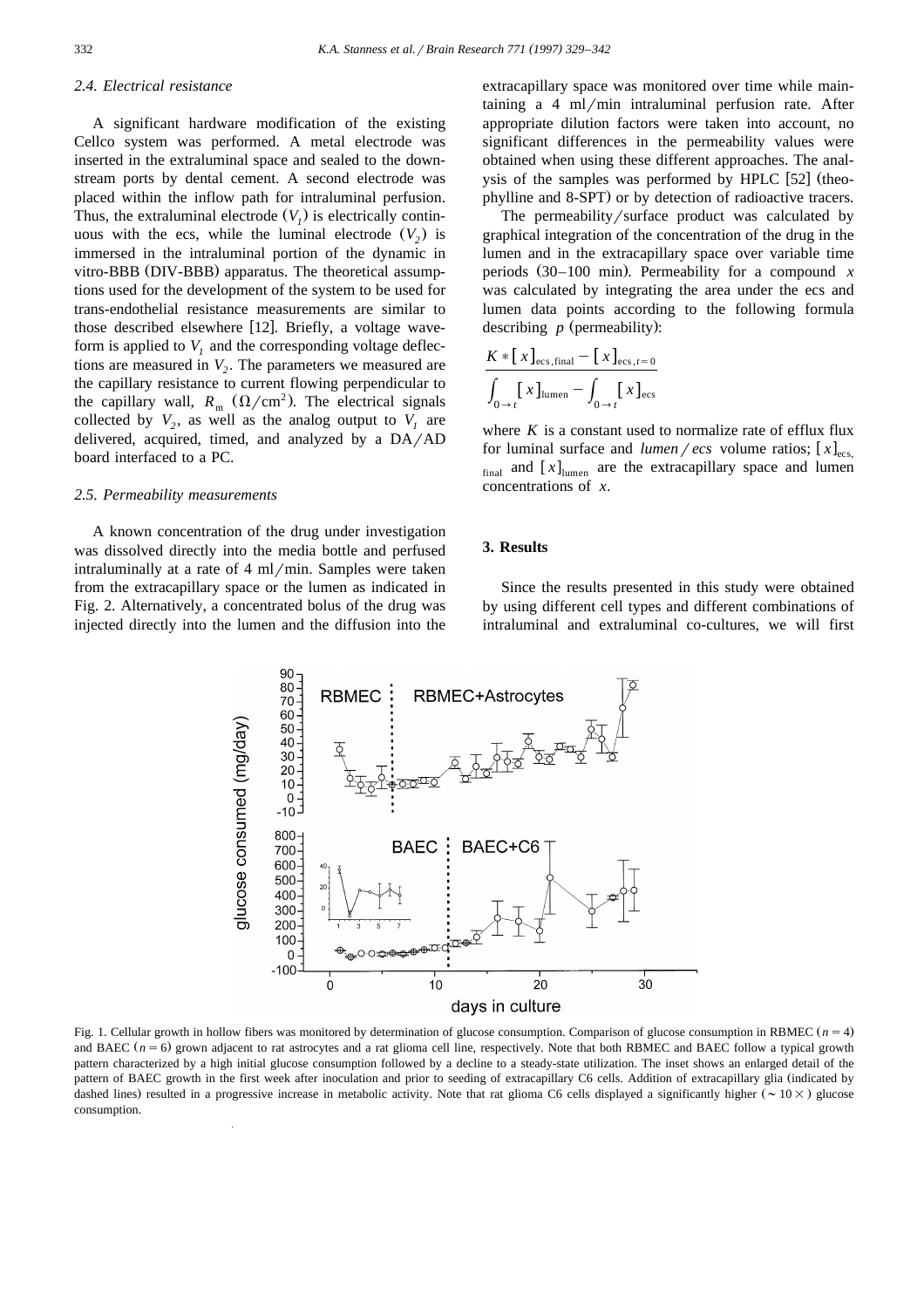present data dealing with the growth properties of cells seeded in the hollow fiber apparatus. A schematic representation of the latter is shown in Fig. 2. The properties of native brain endothelial cells or BAEC grown in the presence of glia are described below in separate sections dealing with measurements of potassium permeability, transendothelial electrical resistance, and passage of drugs across these endothelial monolayers.

## *3.1. Cellular growth in hollow fiber capillaries*

Endothelial and glial cells were loaded in the hollow fiber apparatus as described in Section 2 and in Refs.  $[21,46]$ . The hollow fiber apparatus does not allow for direct evaluation of cells growth: we thus evaluated the rate of cellular growth by measurements of glucose consumption and/or lactate production (Fig. 1). In most experiments (but see Fig. 4), endothelial cells were first seeded intraluminally, followed by an inoculation of glia in the extracapillary space in the following week (ecs, see Fig. 2). We successfully cultured intraluminally bovine aortic endothelial cells, human brain microvascular en-

dothelial cells and rat brain microvascular EC. Regardless of the source of endothelial cells, intraluminal growth in the presence of flow was characterized by an initial peak followed by a sharp decline in glucose consumption. Addition of glia caused an increase in the metabolic rate, as judged by an increase in glucose consumption (Fig. 1A). As expected, glial cells of tumoral origin (rat glioma, C6) grew at a much faster rate than primary cultures of rat brain astrocytes.

Taken together, these results demonstrated the hollow fiber apparatus can be successfully used to grow and co-culture a variety of endothelial and glial cells. The growth characteristics of glia seeded in the ecs were comparable to those observed in situ or under bidimensional conditions, inasmuch as cells of tumoral origin grew faster than their non-tumoral counterparts.

# *3.2. Morphological appearance of endothelial and glial cells grown in the hollow fiber apparatus*

Fixed transverse sections of capillaries were obtained and cut on a cryostat. The microscopic appearance of the



Fig. 2. A: schematic representation of the hollow fiber apparatus showing the location of the ports used to sample media and to inoculate cells. The arrow indicates the direction of flow. A photomicrograph of a transverse section of an individual capillary is shown in B. Note that the extracapillary glia grew close to the extraluminal surface and formed several cell layers. In contrast, intraluminal growth of endothelial cells is characterized by a monolayer structure. Lu, lumen; ecs, extracapillary space; ec, endothelial cells; g refers to rat glioma cells (C6).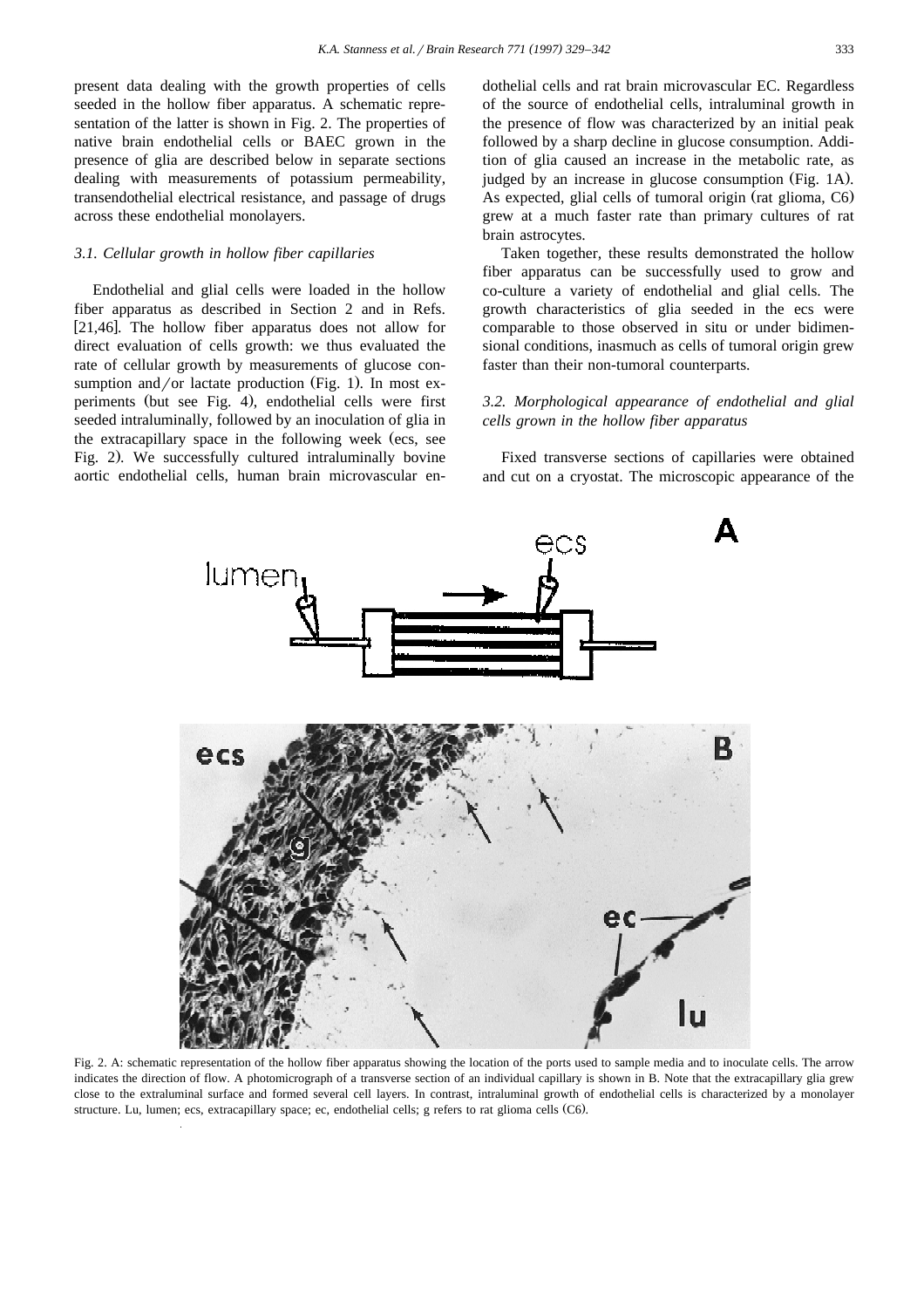sections revealed that intraluminally seeded endothelial cells formed a monolayer structure (Fig. 2, ec) as previously reported by Ott et al. [36]. Extraluminal glia, in contrast, developed extensive multilayer growth (ecs in Fig. 2). Interestingly, we consistently observed that glia

formed cellular elongations within the capillary wall, suggesting that actual contiguity between extra- and intraluminal cells may be established.

Two cartridges were processed for electron microscopy following co-culture of BAEC and rat glioma cells and



Fig. 3. Electron microscopic investigation of cellular growth in the hollow fiber apparatus. BAEC were grown in the presence of extraluminal rat glia for 21 days. At this time point, a blood–brain barrier to potassium was present (see text). A: intraluminal endothelial cells form a monolayer characterized by interdigitation of EC processes and tight junctions (asterisk). The inset shows a series of tight junctional contacts between two adjacent cells. Note the electron-dense material deposits on the artificial capillary (ac) indicated by the arrow. B: another example of intimate contact between neighboring endothelial cells. The tight junctions together with the characteristic geometry of these cell-to-cell interactions are the substrate of the barrier properties of these cells. A tight junction (zonula occludens) is indicated by the asterisk. C: in contrast to intaluminal endothelial cells, extraluminal glia do not grow in monolayer structures, nor do glia form tight junctions; thus, the observed barrier properties in hollow fibers are not due to an astrocytic barrier. Note the large extracellular spaces between cell bodies (indicated by x) and the elongations (arrows) growing into the transcapillary openings. N, nucleus. D: another example of extraluminal growth; C6 glioma cells.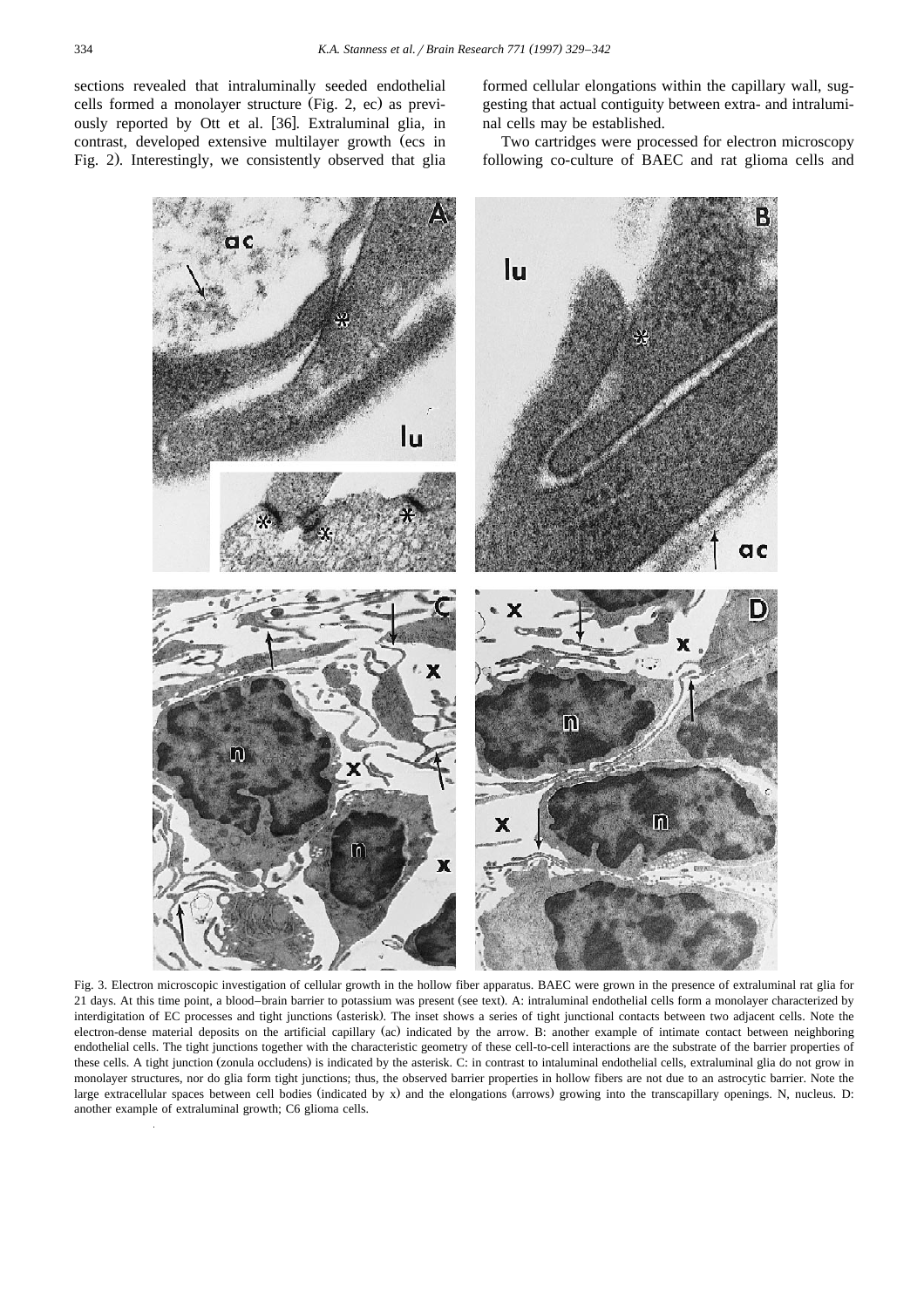

Fig. 4. Endothelial cells grown in hollow fibers with glia form a barrier characterized by high electrical resistance. Human endothelial cells were co-cultured with human fetal astrocytes, but glial cells were seeded first. Endothelial cells were added as indicated by the vertical bar. Note that the TER did not change significantly during extraluminal astrocytic growth. When EC were added intraluminally, a progressive increase of TER was observed  $(n=3; P < 0.05)$ . Initial resistance was 37.5  $\Omega$ /cm<sup>2</sup>. Final resistance values ranged from 583 to 1100  $\Omega$  /cm<sup>2</sup> after 5 weeks in culture. The inset shows the results from an experiment where endothelial cells (BAEC) were grown intraluminally prior to inoculation of extraluminal astrocytes (primary culture). Note that no increase in TER was observed until the co-culture was established (each data point represents the mean of two experiments; final resistances were 721 and 838  $\Omega$  /cm<sup>2</sup> after 3 weeks of co-culture).

induction of a BBB to potassium (see below). Electron microscopy analysis of ultra-thin sections demonstrated the expression of several BBB endothelium-specific features, including tight junctions (indicated by asterisks in Fig. 3). These EC formed typical structures characterized by interdigitations where sometimes several contiguous tight junctions could be seen (see inset in Fig. 3A). The abluminal side of the membrane was characterized by electron-dense material, presumably reflecting the existence of a basal lamina-like structure onto the surface of the capillary (arrows in Fig. 3B). The overall 'tightness' of the endothelium lining the capillary lumen closely resembled the general structure of BBB endothelial cells.

Glial cells appeared densely packed at the light microscopic level (e.g. Fig. 2D). However, electron microscopy revealed that extraluminal growth was characterized by large cell-free gaps (stars in Fig.  $3C,D$ ). As previously noted, these glia grew elongations within the transcapillary pores (arrows).

# *3.3. Transendothelial electrical resistance measurements in hollow fibers*

One of the most difficult blood–brain barrier characteristics to reproduce in vitro is the high electrical resistance across microvascular endothelial cells. Our previous results obtained by estimates of transendothelial potassium fluxes [46], together with the finding that intraluminal EC formed numerous tight junctions (see above) suggested that the DIV-BBB could reproduce the high electrical resistance estimated for in situ BBB EC  $[11,12]$ . To this end we developed an 'on-line' electrical resistance measurement



Fig. 5. Asymmetry of the in vitro BBB: potassium fluxes from the intraluminal to the extraluminal space are prevented, while efflux in the opposite direction is possible. High potassium concentrations were added either extraluminally (A) or intraluminally (B) and  $[K]_{\text{csc}}$  (triangles) and  $[K]_{\text{lumen}}$  (circles) levels were monitored over time. The rate of potassium efflux was the same in cultures of BAEC alone (open symbols) or following co-culture of EC with glia (filled symbols). B: time course of potassium accumulation  $(18 \text{ mM applied intraluminally})$  in the extracapillary space in cultures of BAEC alone  $(\circ)$ or BAEC + C6  $(\triangle)$ .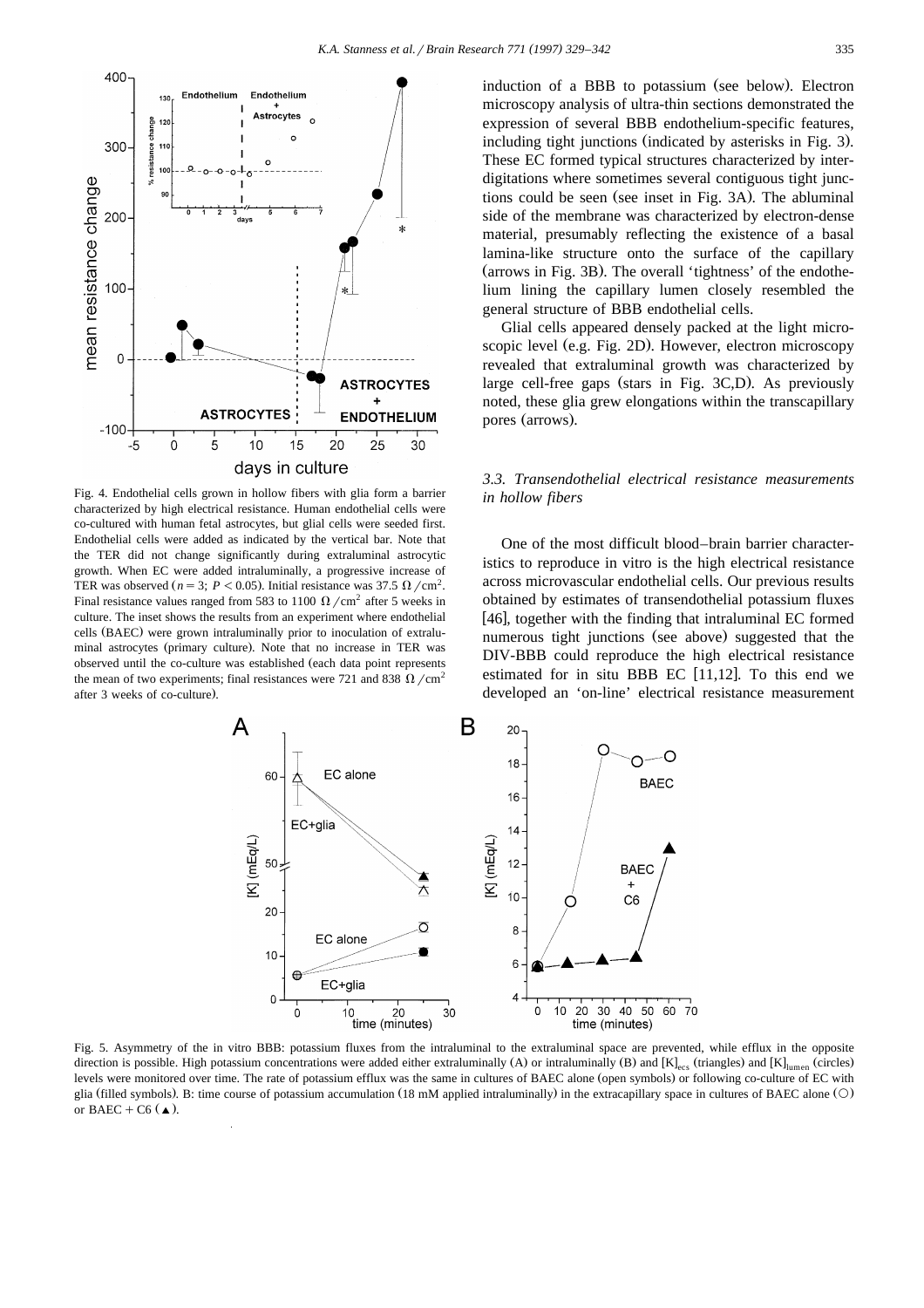device capable of monitoring trans-endothelial resistance (TER) changes in hollow fiber-cultured endothelial monolayers grown in the presence or absence of glia.

Endothelial cells grown intraluminally in the absence of glia did not develop high TER. In three experiments (BAEC) the TER measured after 7 days of intraluminal growth was  $27.5 \pm 32$   $\Omega/cm^2$ . Similarly, the transcapillary resistance of cultures obtained following extracapillary growth of glia alone (either C6 or human astrocytes) remained low ( $> 50 \Omega/cm<sup>2</sup>$ ). Dramatic increases in TER were observed after co-culturing of extracapillary glia with intraluminal EC (e.g. Fig. 4). The inset shows the TER changes observed in a culture of  $BAEC +$  astrocytes; in this example, EC were first seeded intraluminally and allowed to grow for 4 days. Note that no significant increase in TER was observed during this period of time. When glia were added to the culture (as indicated by the vertical line), the TER values increased dramatically. After co-culturing of astrocytes and BAEC for 3–4 weeks TER values stabilized at 736  $\pm$  38  $\Omega$ /cm<sup>2</sup> (*n* = 4). The inset in Fig. 4 shows the averaged data from two separate cultures; electrical resistance was measured on-line for 7 days at 1-h intervals.

To rule out that prolonged growth of extraluminal glia was responsible for the changes in TER observed, we reversed the inoculation procedure and extraluminal glia were grown for 2 weeks prior to inoculation of EC intraluminally (Fig. 4,  $n = 3$ ). Note that no significant increase in TER was observed during the first 2 weeks of growth, and that a rapid increase in TER was achieved after introduction of EC.

# 3.4. Asymmetry of potassium movements across the in Õ*itro blood–brain barrier*

In our previous study  $[46]$ , we demonstrated that endothelial cell co-cultured with glia in the hollow fiber apparatus develop a barrier to intraluminal potassium. We further investigated the dynamics of potassium movement across the in vitro blood–brain barrier by measuring the rate of potassium efflux from the extracapillary space (Fig. 5). Elevated concentrations of  $[K]_{\text{ecs}}$  (15–60 mM) were applied while measuring  $[K]_{\text{ecs}}$  and  $[K]_{\text{lumen}}$  (triangles and circles, respectively). The experiments were performed prior to or following induction of blood–brain barrier properties by  $BAEC/C6$  co-culturing. Thus, the open symbols refer to data from cartridges where only BAEC were grown, while the filled symbols refer to data from BAEC/C6 co-cultures. Note that under both experimental conditions, efflux of  $[K]_{\text{ecs}}$  occurred at similar rates (1.46  $\pm$  0.21 and 1.26  $\pm$  0.16 mM/min in BAEC and BAEC + C6, respectively;  $n = 4$ ). In contrast, when high concentrations of potassium were applied intraluminally,  $0.11 \pm$  $0.006$  mM/min were allowed across the endothelial cell monolayer (see Fig. 5B and Ref. [46]). Passage of potassium from the ecs to the lumen depended on  $[K]_{\text{esc}}$  and



Fig. 6. Effects of ion transport inhibitors on potassium efflux from the extracapillary space. A: ouabain (at 100  $\mu$ M) reduces the rate of potassium efflux following extraluminal application in a co-culture of endothelial and glial cells  $(A1; \text{ mean of three experiments})$ . A2: the effects of ouabain were not observed in cultures of endothelial cells alone (open circles; the dotted line represents the time course of  $[K]_{\rm esc}$  decay in ouabain-free media). B: in endothelial cultures, in contrast, furosemide exerted a significant ( $P < 0.05$ ,  $n = 6$ ) effect and [K]<sub>ecs</sub> clearance was increased during the first 45 min. Furosemide failed to exert any significant effect on  $[K]_{\text{ecs}}$  clearance in EC/glia co-cultures.

was significantly reduced at lower  $[K]_{\text{ecs}}$  (0.2 mM/min at  $[K]_{\text{ecs}} = 16 \text{ mM}; 0.28 \text{ mM/min at 20 mM}; 1.26 \text{ mM/min}$ at  $[K]_{\text{ecs}} = 60 \text{ mM}; n = 3$ .

The pharmacological properties of potassium efflux from the extracapillary space were investigated by preincubation of the extraluminal portion of the hollow fiber apparatus with 100  $\mu$ M ouabain (Fig. 6). Ouabain significantly decreased potassium efflux in cultures where a BBB to potassium was established by prolonged  $($  > 2 weeks) co-culturing of EC and glia. Ouabain effects were not observed in cultures with EC alone.

Further characterization of transendothelial ion fluxes in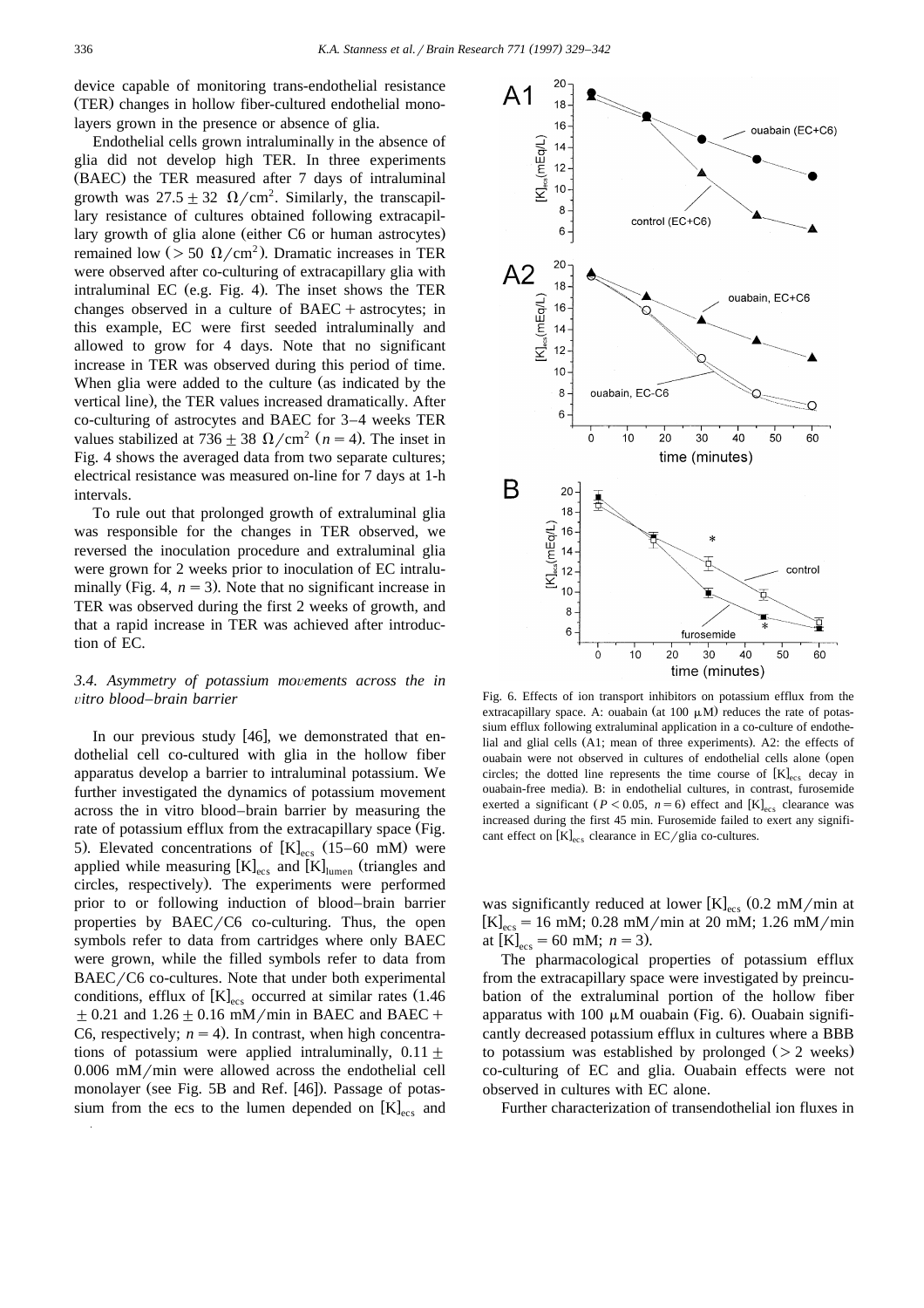



Fig. 7. Correlation of TER increases and development of a barrier to intraluminal potassium. Human astrocytes were grown in the extracapillary space prior to inoculation of intraluminal EC. Permeability to intraluminal potassium was tested prior to and following co-culture; in the inset, open circles refer to ecs potassium accumulation in glial cultures, while filled triangles report results obtained from the same cartridge, but 1 week following co-culturing with intraluminal human brain EC. In the same experiment, TER values were measured in four cartridges: note the increase in transendothelial resistance following co-culturing.

glia/endothelial co-cultures were performed by applying (intraluminally) the  $K^+/Cl^-/Na^+$  co-transport inhibitor furosemide [3]. Furosemide was applied intraluminally at a concentration of 2 mM (Fig.  $6B$ ). In cultures containing

only intraluminal endothelial cells, furosemide accelerated the rate of extraluminal potassium clearance from the extracapillary space  $(0.19 \pm 0.05 \text{ mM/min}$  in control;  $0.32 \pm 0.04$  mM/min after furosemide;  $n = 4$ . This ef-



Fig. 8. Pharmacokinetic properties of the in vitro BBB. Drugs were applied intraluminally and microliter extraluminal/intraluminal amounts were sampled at the intervals indicated. A1, A2: stereospecificity of aspartate transport. Note the lack of extraluminal D-Asp accumulation in the extracapillary space and the passage of L-Asp under identical experimental conditions (same cartridge in A1 and A2). B: the BBB-impermeant molecule sucrose did not accumulate significantly in the extracapillary space following a prolonged intraluminal perfusion. C: cumulative results from the experiments performed on various substances injected in the lumen and sampled extraluminally. The permeability values were obtained by graphical integration of the signals.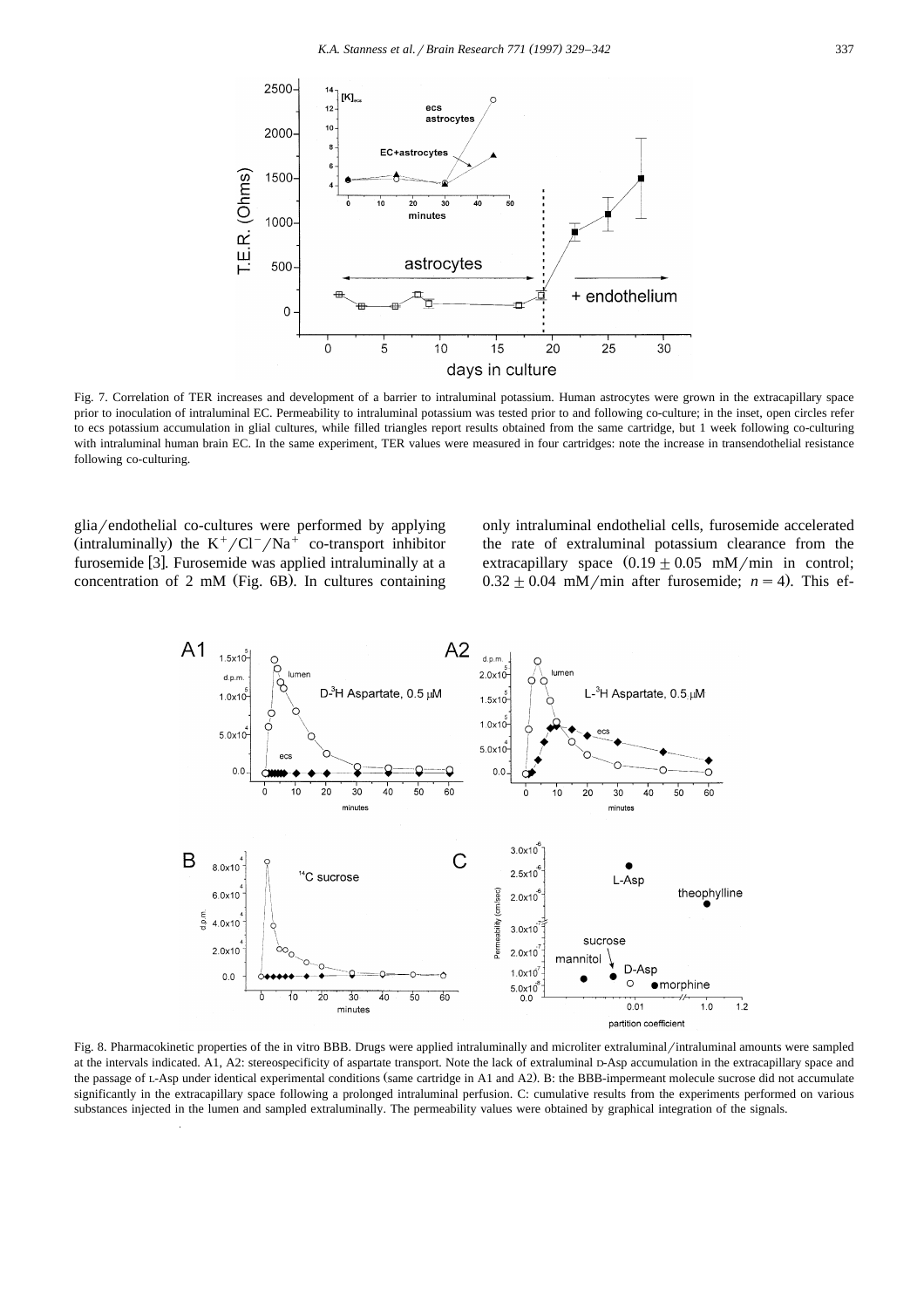fect, however, was not observed in glia/endothelial cocultures after establishment of a BBB  $(0.194 \pm 0.036$  and  $0.199 \pm 0.0047$  in control or furosemide, respectively).

## *3.5. Correlation of potassium measurements with TER*

In a series of experiments, changes in intraluminal potassium permeability were compared to the development of a high transendothelial electrical resistance. To this end, cells were challenged with high intraluminal potassium  $(16–18 \text{ mM})$  while monitoring  $[K]_{\text{ecs}}$ . Prior to the exposure to high potassium, a reading of transcapillary resistance was taken. Fig. 7 shows the cumulative result of a typical experiment. Human endothelial cells were seeded intraluminally following extraluminal growth of human astrocytes. The permeability to  $[K]_{\text{lumen}}$  in cultures containing glia but not EC was extremely high (inset); at the same time point (9 days of extraluminal growth, asterisk in Fig. 6), TER was  $\langle 100 \Omega / \text{cm}^2 (n=4)$ . Following inoculation and growth of intaluminal EC, both potassium permeability and TER underwent profound changes. TER values increased progressively to  $> 1000 \Omega/cm^2$  while potassium permeability was significantly decreased.

## *3.6. Pharmacological studies*

One of the main goals of in vitro modeling of the blood–brain barrier is to develop a system suitable for ex situ testing of transendothelial permeability. We have thus attempted to correlate in vitro BBB permeability values to the octanol: water partition coefficient. The compounds tested were injected intraluminally and sampled extraluminally prior to either radiolabel quantification (L- and D- $[3H]$ Asp;  $[14C]$ sucrose;  $[14C]$ mannitol;  $[3H]$ morphine) or HPLC analysis (8-SPT and theophylline). The results of these experiments are shown in Fig. 8. Note that there is an excellent correlation between the oil/water partition coefficient and the tendency of the drugs to accumulate into the extracapillary space. The only significant exception to this finding was observed when comparing the permeability values of two stereoisomers of aspartic acid, L-Asp and D-Asp. While the biologically active substrate L-Asp was rapidly accumulated into the extracapillary space, the D-isomer did not show any appreciable passage from the lumen.

## **4. Discussion**

The use of cultured vascular endothelial cells as a model of vascular permeability has been well established and has yielded to significant advancements in the understanding of microvascular physiology. However, serious limitations associated with the use of cultured brain endothelial cells has hampered the development of a reliable model of the blood–brain barrier. For example, it has been

difficult to reproduce in cultured cells the high electrical resistance normally found across BBB endothelial cells in situ; furthermore, cultured brain endothelial cells lose some of their specific markers following in vitro culturing  $[16]$ . One approach used to mimic the growth environment of in vivo brain EC has been the use of glia/endothelial co-cultures  $[9,16,17]$ . Alternatively, investigators have attempted to imitate the physiological environment of microvascular endothelial cells by exposing the cells to flow [36]. We here report the characteristics of an in vitro blood–brain barrier model characterized by both intraluminal flow and co-culture of endothelial cells with glia.

The model system used for these studies results from a modification of a traditional cell culture system normally used for extensive culturing of non-EC cells. Cell culture on hollow fibers was first described by Knazek et al. [28] and has since then been extensively exploited. Ott et al. [36] used a hollow fiber cell culture apparatus for studies of flow-mediated effects on endothelial cells growth. We have further developed this system by allowing combinations of intra- and extraluminal growth to study the effects of glia on endothelial cells. The dynamic, in vitro BBB model (DIV-BBB [46]) is constituted of a plastic support containing a variable number of artificial capillaries (AC, 300  $\mu$ m cross diameter with a lumen of approximately 75  $\mu$ m). These capillaries bear 0.5- $\mu$ m trans-capillary pores that allow free diffusion of solutes from the extraluminal compartment to the intraluminal space and vice versa. The capillaries are intraluminally perfused at various shear stress rates by pulsatile flow. In a previous study we have shown that induction of BBB-like characteristics occurs following prolonged co-culture of glia and bovine aortic endothelial cells [46]. In addition, electrophysiological investigations have shown that glia can induced the expression of BBB-specific ion channel proteins in non-BBB endothelial cells  $[20,21]$ . Several questions, however, remained unanswered following these initial studies and were addressed by the experiments described herein.

# *4.1. Both peripheral and CNS endothelial cells form a BBB-like structure when co-cultured with glia*

We have successfully grown a variety of cells in hollow fibers, including EC of human, rodent and bovine origin. Since it is known that BBB properties of brain microvascular EC are lost following prolonged culturing in vitro, we attempted to maintain these BBB properties in culture by adding glia to the extraluminal compartments. Under these conditions, and with intraluminal flow, both non-brain and brain microvascular EC developed a high transendothelial electrical resistance, a barrier to intraluminal (but not extraluminal) potassium and a selective permeability to a variety of substances characterized by different hydrophilicity. The most parsimonious explanation for these results is that in the presence of glia, peripheral EC are induced to express BBB properties; our data also suggest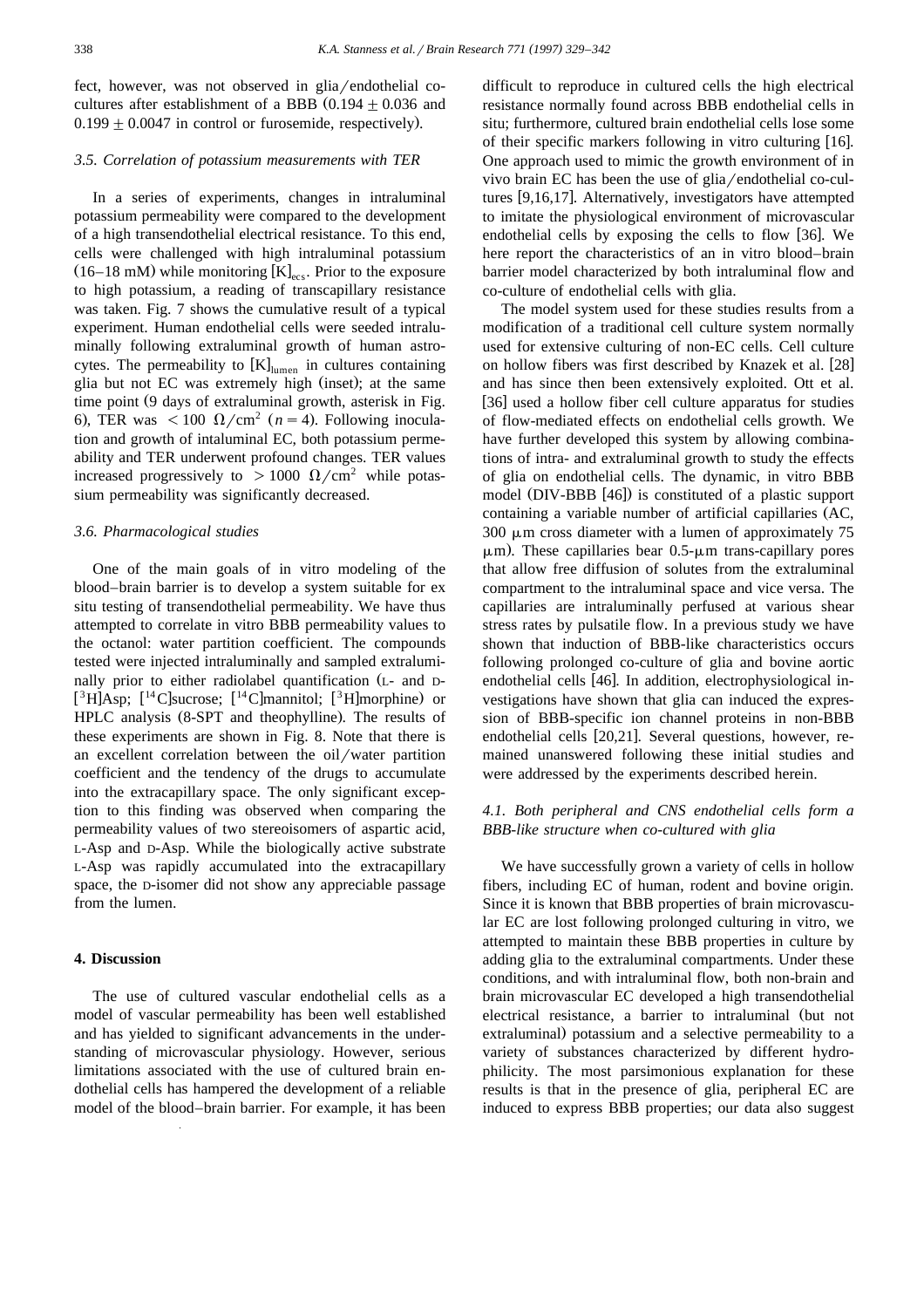that these properties are maintained in native BBB EC in vivo (and can be preserved in vitro) by neighboring glia. Our experiments have not directly assessed whether diffusible factors or direct interaction of the two cell types are necessary, but previous studies have suggested that the latter is required  $[21,46]$ .

Interestingly, the pattern of endothelial cells growth in the intraluminal portion of the hollow fibers was characterized by an initial rapid expansion followed by a quasi static growth and was independent from the source of endothelial cells. In contrast, under bidimensional 'petri dish' culturing conditions, differences between growth patterns of BAEC, human EC and rat brain microvascular cells are commonly observed. It thus appears that EC growth rate depends heavily on the presence of flow, in agreement with what previously reported by Ott et al. [36].

The data presented herein may suggest that any combination of glia and endothelial cells may prove sufficient to reproduce blood–brain barrier properties. This, however, does not seem to be true since, for example, human umbilical cord EC failed to develop blood–brain barrier properties when co-cultured with extraluminal C6 cells (not shown). Furthermore, we have recently shown that astrocytes from GFAP-deficient mice fail to induce BBB properties in BAEC (Pekny, Stanness and Janigro, submitted). Thus, while BBB properties could be induced in both peripheral and CNS endothelial cells in vitro, these phenomena are restricted to certain subpopulations of endothelia, and require co-presence of astroglia expressing the astrocyte-specific intermediate filament GFAP.

#### *4.2. Endothelial nature of the in* Õ*itro BBB*

Since co-culturing of extraluminal glia was a mandatory condition for the induction of BBB properties in our system, we performed a number of experiments to rule out that the restricted passage to ions and larger molecules was not due to a non-specific 'plugging' of transcapillary pores by glia. We thus attempted to induce a barrier to potassium by culturing glial cells in the absence of intraluminal endothelium. No restricted passage was observed under these conditions, nor did extraluminal glia significantly affect the transcapillary resistance. Similarly, electron microscopy revealed that while intraluminally grown EC formed numerous tight junction, extraluminal glia grew in a random tridimensional network and allowed for extensive extracellular space formation. Interestingly, these glia formed intracapillary extensions suggesting that an interaction between the two contiguously grown cells types may have occurred.

Due to the size of the capillary lumen, light microscopy of the endothelial cell layer appeared similar to the continuous endothelium of large precapillary vessels. However, the subcellular morphological characteristics of intraluminal endothelial growth closely resembled the pattern of cellular differentiation observed at the BBB in situ. These

EC formed extensive tight junctions and grew as flat and thin  $(< 1 \mu m)$  monolayers. Cytoplasm vesicles were observed at a density similar to that described in vivo. Both simple and complex interdigitations were seen between neighboring cells and tight junctional densities were frequently observed. Interestingly, EC cultured on hollow fibers made a matrix that by electron microscopic analysis resembled the basement membrane of EC in vivo.

#### *4.3. Potassium transport across the in* Õ*itro BBB*

Passage of potassium ions from the blood to the brain is negligible under physiological conditions; thus,  $\Delta[K]_{\text{plasma}}$ does not alter  $\Delta[K]_{\text{CSF}}$  (CSF = cerebrospinal fluid). However, efflux of  $K^+$  from the brain to the blood is possible due to the strategic abluminal location of the endothelial  $Na/K$  ATPase. Hence, excess  $K^+$  accumulation in the brain (e.g. during epileptic seizures) can be regulated by potassium clearance into the blood [15]. While the mechanisms responsible for the blood–brain barrier properties of EC are well understood, little is known on the role that BBB EC play in clearance of potassium from the brain. Simultaneous measurements of interstitial/intraluminal  $[K]$ changes with potassium-sensitive electrodes and monitoring, in vivo, of BBB electrical resistance are extremely difficult to perform in vivo, and are confounded by a number of variables, including blood pressure changes, direct damage to the capillaries, etc. It is thus almost imperative that these studies be performed by using a simplified model in vitro.

To this end we have measured bi-directional fluxes of potassium ions across the DIV-BBB to test the hypothesis that together with tight junction/high electrical resistance expression, these EC were characterized by an asymmetric transporter for potassium ions. The presence of an extraluminal  $Na/K-ATP$ ase was tested in our experiments by using both cultures of BAEC alone and co-cultures of EC and glia. Only the latter displayed an ouabain-sensitive potassium efflux, suggesting that the presence of glia directly induced this marker of BBB physiology. In contrast, we found that the expression of a luminal furosemide-sensitive transporter was inhibited by the coculturing process. This was assessed indirectly by measuring the efflux of potassium from the extracapillary space during intraluminal application of furosemide.

We hypothesize that the accelerated efflux of  $[K]_{\text{esc}}$ following furosemide was due to a diminished reuptake of potassium from the lumen into the extracapillary space. This mechanism has been described in several endothelial cell types, but its expression in the mature mammalian blood–brain barrier is controversial  $[3,4]$ . It therefore appears that the co-culturing of glia with EC induced in the latter some of the ion transport mechanism normally exhibited at the BBB level, including the expression of cation channels [21] and an ouabain-sensitive Na/K pump. At the same time, a decreased functional expression of a trans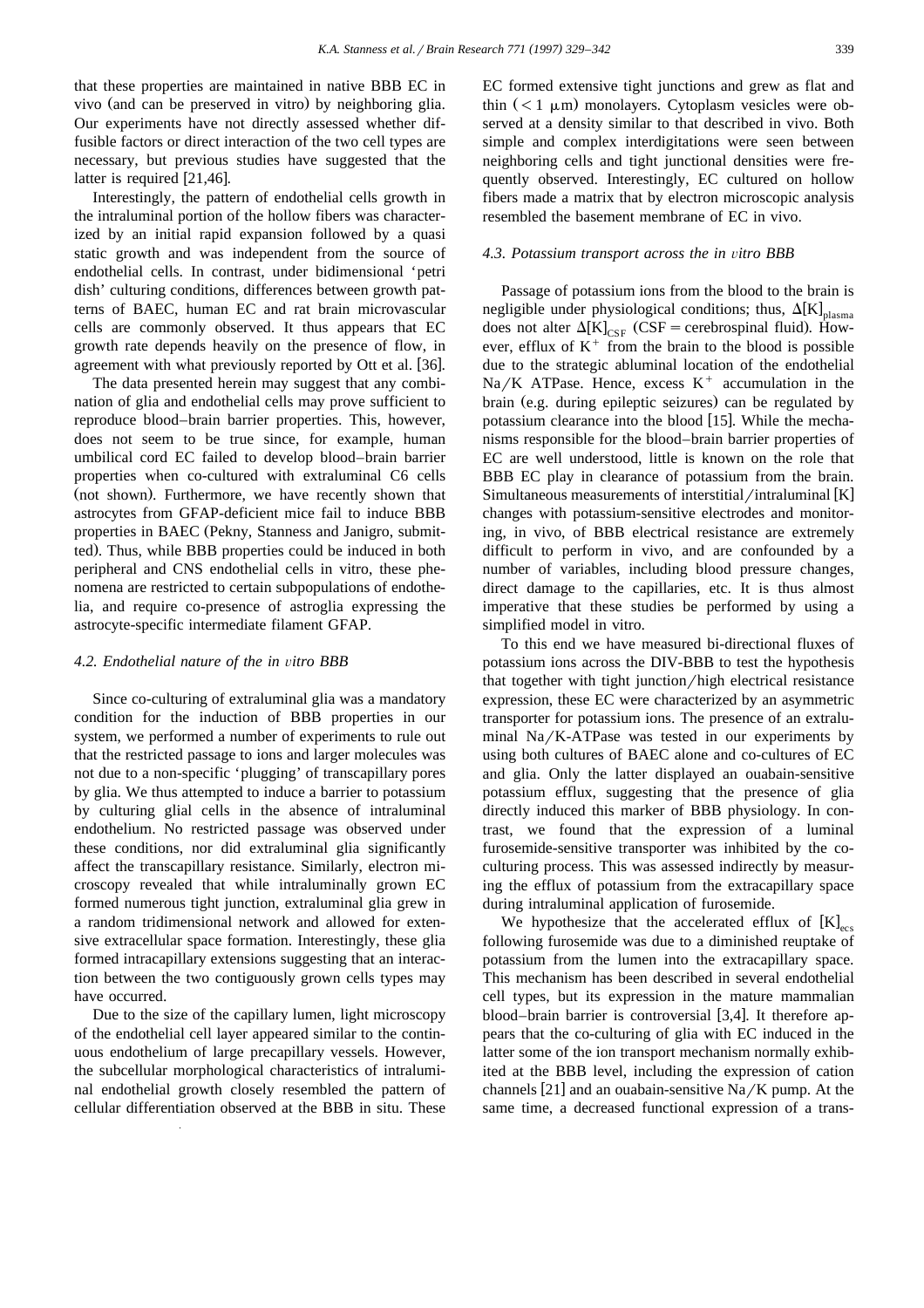porter not normally associated with blood–brain barrier function occurred.

## *4.4. Drug passage across the DIV-BBB*

Drug and solute transport into the brain from the blood is limited by EC membrane permeability, intracellular metabolism and the lack of a major paracellular 'leak' route. Owing to the absence of transcellular 'pores' or fenestrations, extravasation of drugs into the CNS depends largely on the lipid solubility of the drug and on the presence of drug transporters. The development of new drug delivery systems to bypass the BBB, as well as the design of drugs that do not cross the blood–brain barrier depends heavily on the availability of a biological model of the blood–brain barrier that allows for a careful yet rapid quantification of drug accumulation in the CNS following systemic administration. Several investigators have developed in vitro (or mathematical [45]) models of trans-BBB drug passage  $[2,10,17,25,26,32,29]$ . One of the limitations of the available in vitro models has been the capability to simultaneously reproduce the permeability properties of EC membrane and the expression of transport systems. This is particularly important when dealing with pharmacokinetic or pharmacodistribution studies where both lipophilicity and co-transport/facilitated transport become important.

When the DIV-BBB was exposed to intraluminal substances known to permeate reluctantly through the in vivo BBB (such as morphine, sucrose or mannitol), the calculated transendothelial permeability values were consistent with those reported from in vivo studies. For example, a permeability ratio of  $>100$  between theophylline and sucrose has been reported in vivo: similar results were obtained in the DIV-BBB  $(p_{\text{theo}} = 1.88 \times 10^{-6} \text{ cm/s};$   $p_{\text{success}} = 8.8 \times 10^{-8} \text{ cm/s}$ . We did, however, notice that the absolute values of P derived from our study are higher than those reported in vivo. *p*<sub>morphine</sub> in our system was  $5 \times 10^{-8}$  cm/s against a reported value of  $5 \times 10^{-6}$  [1]. This is surprising, since one would expect that the values obtained in vitro should be lower than those observed in vivo in intact animals. There are several possible explanations for this discrepancy. Firstly, the studies performed in vivo are difficult to cross reference because of the different techniques used (brain uptake, single pass, etc.) or for the different formulae used to quantify passage of a given substance into the brain. Secondly, it is known that the cerebral blood flow has a significant effect on the distribution of drugs in the CNS. In our system, flow was maintained constant throughout the experiment but it is difficult to compare the contribution of capillary flow and shear stress in vivo where the capillary diameter is of the order of a few microns to our model system (diameter  $> 50$  $\mu$ m). Finally, owing to the kinetic properties of transcellular transport, it is important to remember that the time allowed for drug perfusion (or the intervals used for

integration of the plasma and ecs concentrations) bears a significant effect on the values of  $p$  obtained. The values reported in Fig. 8C refer to experiments performed and analyzed in a 15-min interval following intraluminal application of the drug at  $1 \text{ ml/min}$ : we have found a strong dependency of the *p*-value calculated at different time intervals. Thus, after prolonged exposure the permeability to sucrose increased from  $2\times10^{-7}$  cm/s at  $t=10$  min to  $5 \times 10^{-6}$  cm/s at  $t = 60$  min, when the *p*-value reached a steady state. Thus, when extrapolating data from the DIV-BBB to in vivo studies, one must keep in mind that the time of exposure to the drug may play a role in determining the absolute permeability values. The relationship between lipophilicity and permeability in the DIV-BBB was similar to that reported by others in vivo  $[1]$ .

A further similarity between the selective drug permeability of the in vivo BBB and the in vitro model has been found when comparing the permeability of non-BBB permeant aminoacids that are transported across the BBB by a stereospecific transporter. We found that the biologically active L-isomer of aspartic acid was transported across the DIV-BBB at a significantly higher  $($  > 100) rate than its D-isomer counterpart. This is an important finding, because it suggests that this in vitro BBB model may be suitable for the study of permeation of drugs that are normally accumulated in the CNS in virtue of a BBB-specific transporter.

Although the currently available models of in vitro permeability resemble intact endothelial cells in several ways, it has been thus far impossible to faithfully reproduce all of the numerous properties of the in situ EC blood–brain barrier. It is thus important to delimit the scope of each individual model and define exactly the features of the BBB that any given model attempts to reproduce. The DIV-BBB may, for example, become an useful tool for the investigation of long-term effects of drugs or toxins on BBB formation. By using the same model, one can study the dynamics of transendothelial potassium clearance; albeit owing to the aneuronal nature of the DIV-BBB, this approach is limited by the fact that excess potassium must be exogenously applied. Alternatively, the DIV-BBB can be used to study the intimate interactions of astrocytes and endothelial cells or the postnatal development of the blood–brain barrier. It has to be borne in mind, however, that further studies are required to fully account for the different permeability values found between the model and the in situ BBB. In addition, our experiments have thus far concentrated on the study of the physiological properties of the in vitro blood–brain barrier: further experiments are required to fully characterize this system in terms of expression of BBB-specific markers or intracellular enzymes typically encountered in differentiated EC in situ., etc.

In conclusion, we have described the morphological characterization of a novel model of the blood–brain barrier that takes advantage of a state-of-the-art cell culturing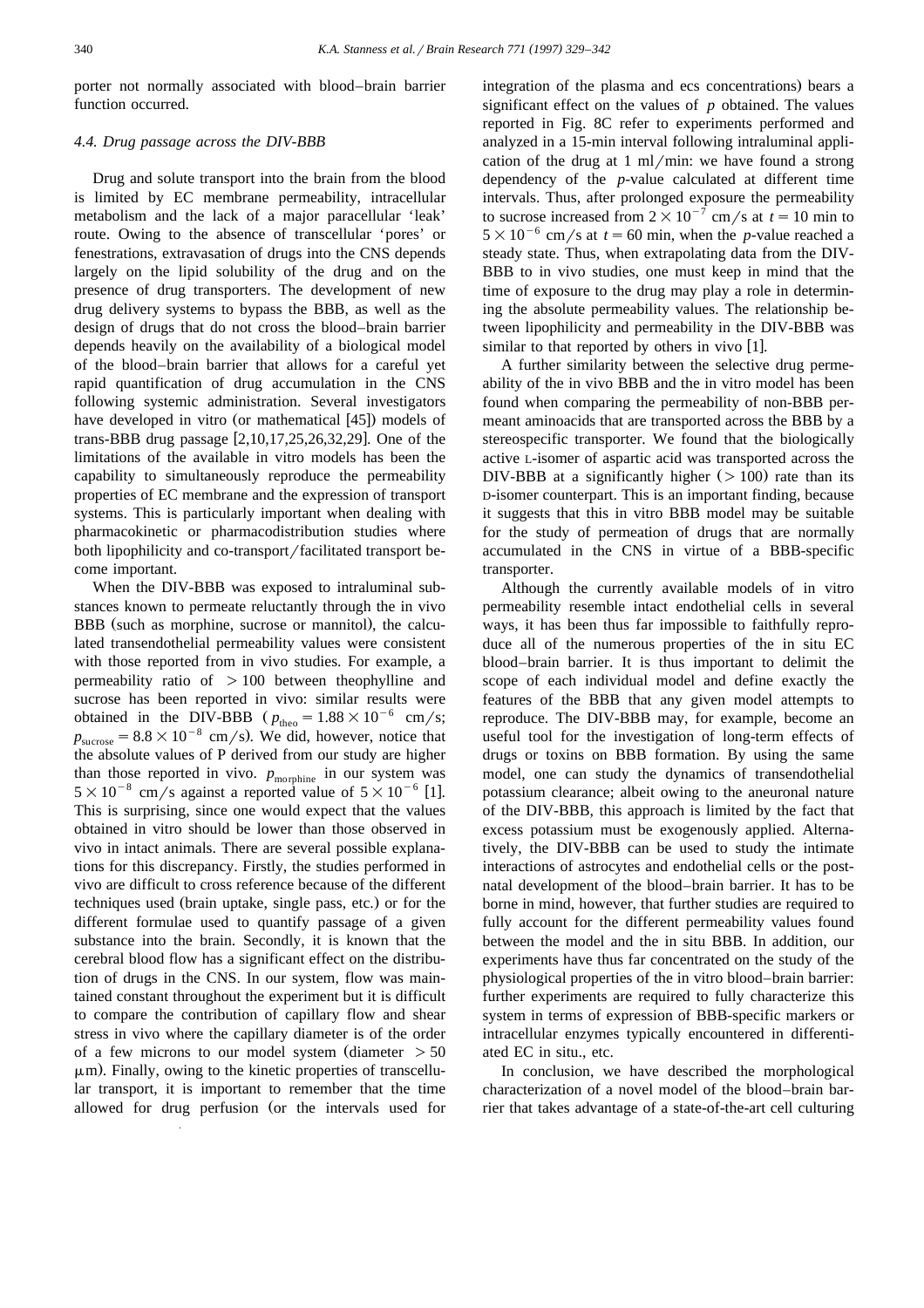technique, the hollow fiber apparatus. This approach allows for cellular growth under quasi-physiological conditions: these are an essential feature for a successful differentiation of non-BBB EC in vitro or for the maintenance of BBB properties in cultured brain microvascular endothelial cells. Our studies strongly support the hypothesis that glia–endothelial interactions are a fundamental step in the induction of a viable BBB.

# **Acknowledgements**

We would like to thank Claudia Martini for helpful suggestions. This work was supported by NIH Grants NS 51614, 21076, NIEHS ES 07033 (D.J.), NS 30305 (L.E.W.) and NIH M51519 (J.A.N.).

## **References**

- [1] H. Davson, M.B. Segal, The blood–brain barrier, in: H. Davson, M.B. Segal (Eds.), Physiology of the CSF and of the blood–brain barrier, CRC, New York, 1995, pp. 49–91.
- [2] N.J. Abbott, C.C. Hughes, P.A. Revest, J. Greenwood, Development and characterisation of a rat brain capillary endothelial culture: towards an in vitro blood–brain barrier, J Cell Sci. 103 (1992) 23–37.
- [3] A.L. Betz, Sodium transport from blood to brain: inhibition by furosemide and amiloride, J. Neurochem.  $41$  (1983) 1158–1164.
- [4] A.L. Betz, Sodium transport in capillaries isolated from rat brain, J. Neurochem. 41 (1983) 1150-1157.
- [5] U. Bickel, T. Yoshikawa, E.M. Landaw, K.F. Faull, W.M. Pardridge, Pharmacologic effects in vivo in brain by vector-mediated peptide drug delivery, Proc. Natl. Acad. Sci. USA 90 (1993) 2618-2622.
- [6] M.W. Bradbury, The blood–brain barrier, Exp. Physiol. 78 (1993) 453–472.
- [7] M.W. Brightman, T.S. Reese, Junctions between intimately apposed cell membranes in the vertebrate brain, J. Cell. Biol. 40 (1969) 648–677.
- [8] A.M. Butt, H.C. Jones, N.J. Abbott, Electrical resistance across the blood–brain barrier in anaesthetized rats: a developmental study, J. Physiol. (Lond.) 429 (1990) 47–62.
- [9] P.A. Cancilla, J. Bready, J. Berliner, Brain endothelial-astrocyte interactions, in: W.M. Pardridge (Ed.), The Blood–brain Barrier Cellular and Molecular Biology, Raven, New York, 1993, pp. 25–47.
- [10] C. Chesn'e, M.P. Dehouck, P. Jolliet Riant, F. Br'ee, J.P. Tillement, B. Dehouck, J.C. Fruchart, R. Cecchelli, Drug transfer across the blood–brain barrier: comparison of in vitro and in vivo models, Adv. Exp. Med. Biol. 331 (1993) 113-115.
- [11] C. Christian, O. Christensen, Electrical resistance of a capillary endothelium, J. Gen. Physiol. 77 (1981) 349-371.
- [12] C. Crone, S.P. Olesen, Electrical resistance of brain microvascular endothelium, Brain Res. 241 (1982) 49–55.
- [13] L. Dallaier, L. Tremblay, R. Beliveau, Purification and characterization of metabolically active capillaries of the blood–brain barrier, Biochem. J. 276 (1991) 745-752.
- [14] H. Davson, W.H. Oldendorf, Transport in the central nervous system, Proc. R. Soc. Med. 60 (1967) 326-328.
- [15] H. Davson, M.B. Segal, Blood–brain–CSF interactions, in: H. Davson, M.B. Segal (Eds.), Physiology of the CSF and Blood–brain Barriers, CRC, Boca Raton, FL, 1995, pp. 257–302.
- [16] L.E. De Bault, P.A. Cancilla, Gammaglutamyl transpeptidase in isolated brain endothelial cells: induction by glial cells in vitro, Science 207 (1980) 653-655.
- [17] M.P. Dehouck, S. Meresse, P. Delorme, J. Fruchart, R. Cecchelli, An easier, reproducible,and mass-production method to study the blood–brain barrier in vitro, J. Neurochem. 54 (1990) 1798–1801.
- [18] E.L. Gordon, P.E. Danielsson, T. Nguyen, H.R. Winn, A comparison of primary cultures of rat cerebral microvascular cells to aortic endothelial cells, In Vitro Cell Dev. Biol. 27 (1991) 312-326.
- [19] E. Guatteo, K.A. Stanness, D. Janigro, Hyperpolarization-activated currents in cultured rat cortical and spinal cord astrocytes, Glia 16  $(1996)$  196–209.
- [20] D. Janigro, T. Nguyen, E.L. Gordon, H.R. Winn, Physiological properties of ATP-activated cation channels in rat microvascular endothelial cells, Am. J. Physiol. 270 (1996) H1423-H1434.
- [21] D. Janigro, K.A. Stanness, T. Nguyen, D.L. Tinklepaugh, H.R. Winn, Possible role of glia in the induction of CNS-like properties in aortic endothelial cells: ATP-activated channels, in: L. Bellardinelli, A. Pelleg (Eds.), Adenosine and Adenine Nucleotides, Nijhoff, Boston, 1995, pp. 85–95.
- [22] R.C. Janzer, M.C. Raff, Astrocytes induce blood–brain barrier properties in endothelial cells, Nature 325 (1987) 235–257.
- [23] H.C. Jones, R.F. Keep, A.M. Butt, The development of ion regulation at the blood–brain barrier, Prog. Brain Res. 91 (1992)  $123-131$ .
- [24] F. Joo, The blood–brain barrier in vitro: Ten years of research on microvessels isolated from brain, Neurochem. Int.  $7$  (1985) 1-25.
- [25] F. Joo, The blood–brain barrier in vitro: the second decade, Neurochem. Int. 23 (1993) 499-521.
- [26] F. Joo, A new generation of model systems to study the blood brain barrier: the in vitro approach, Acta Physiol. Hung. 81 (1993) 207– 218.
- [27] Y.S. Kang, W.M. Pardridge, Use of neutral avidin improves pharmacokinetics and brain delivery of biotin bound to an avidin-monoclonal antibody conjugate, J. Pharmacol. Exp. Ther. 269 (1994) 344–350.
- [28] R.A. Knazek, P.M. Gullino, P.O. Kohler, R.L. Dedrick, Cell culture on artificial capillaries: an approach to tissue growth in vitro, Science 178 (1972) 65–67.
- [29] J. Laterra, G.W. Goldstein, Brain microvessels and microvascular cells in vitro, in: W.M. Pardridge (Ed.), The Blood–brain Barrier Cellular and Molecular Biology, Raven, 1993, pp. 1–25.
- [30] K.J. Lucchesi, R.E. Gosselin, Mechanism of L-glucose, raffinose, and inulin transport across intact blood–brain barriers, Am. J. Physiol. 258 (1990) H695-705.
- [31] K.D. McCarthy, J. de Vellis, Preparation of separate astroglial and oligodendroglial cell cultures from rat cerebral tissues, J. Cell. Biol. 85 (1980) 890-899.
- [32] A.V. Moses, J.A. Nelson, HIV infection of human brain capillary endothelial cells: implications for AIDS dementia, Adv. Neuroimmunol. 4 (1994) 239–247.
- [33] A.V. Moses, S.G. Stenglein, J.G. Strussenberg, K. Wehlry, B. Chesebro, J.A. Nelson, Sequences regulating tropism of HIV type-1 for brain capillary endothelial cells map to a unique region of the viral genome, J. Virol. 70 (1996) 3401-3406.
- [34] E.A. Neuwelt, D.L. Goldman, S.A. Dahlborg, J. Crossen, F. Ramsey, S. Roman Goldstein, R. Braziel, B. Dana, Primary CNS lymphoma treated with osmotic blood–brain barrier disruption: prolonged survival and preservation of cognitive function, J. Clin. Oncol. 9 (1991) 1580-1590.
- [35] W.H. Oldendorf, Brain uptake of radiolabeled aminoacids, amines, and hexoses after arterial injection, Am. J. Physiol. 221 (1971) 1629–1639.
- [36] M.J. Ott, J.L. Olson, B.J. Ballermann, Chronic in vitro flow promotes ultrastructural differentiation of endothelial cells, Endothelium  $3(1995)$   $21-30$ .
- [37] W.M. Pardridge, J. Boado, Molecular cloning and regulation of gene expression of blood–brain barrier glucose transporter, in: W.M.